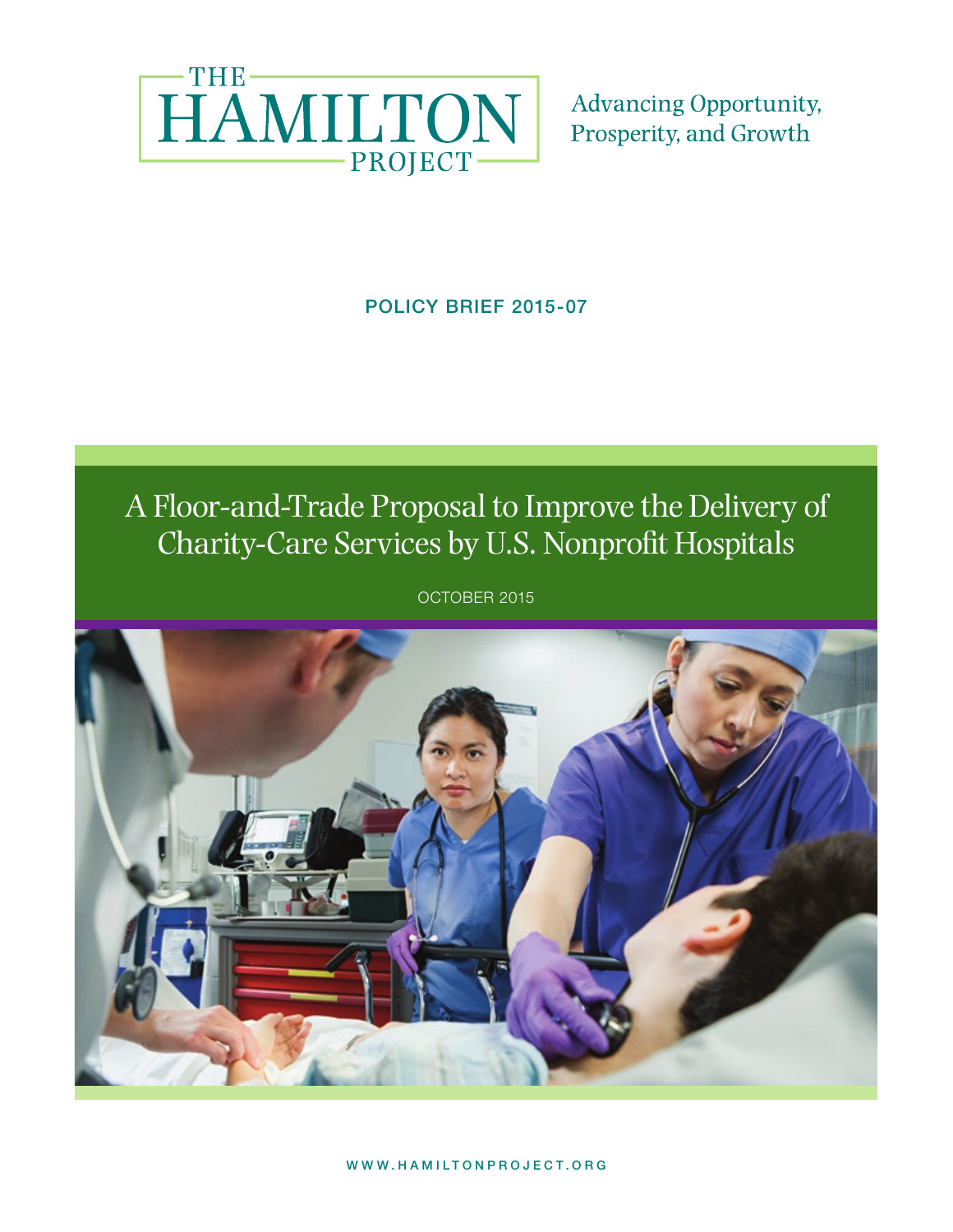#### ADVISORY COUNCIL

*The Hamilton Project* seeks to advance America's promise of opportunity, prosperity, and growth.

We believe that today's increasingly competitive global economy demands public policy ideas commensurate with the challenges of the 21st Century. The Project's economic strategy reflects a judgment that long-term prosperity is best achieved by fostering economic growth and broad participation in that growth, by enhancing individual economic security, and by embracing a role for effective government in making needed public investments.

Our strategy calls for combining public investment, a secure social safety net, and fiscal discipline. In that framework, the Project puts forward innovative proposals from leading economic thinkers — based on credible evidence and experience, not ideology or doctrine — to introduce new and effective policy options into the national debate.

The Project is named after Alexander Hamilton, the nation's first Treasury Secretary, who laid the foundation for the modern American economy. Hamilton stood for sound fiscal policy, believed that broad-based opportunity for advancement would drive American economic growth, and recognized that "prudent aids and encouragements on the part of government" are necessary to enhance and guide market forces. The guiding principles of the Project remain consistent with these views.

#### Hamilton Project Updates

www.hamiltonproject.org www.facebook.com/hamiltonproject www.twitter.com/hamiltonproj

The views expressed in this policy brief are not necessarily those The views expressed in this policy brief are not necessarily those of The Hamilton Project Advisory Council or the trustees, officers of The Hamilton Project Advisory Council or the trustees, officers or staff members of the Brookings Institution. or staff members of the Brookings Institution.

GEORGE A. AKERLOF Koshland Professor of Economics University of California, Berkeley

ROGER C. ALTMAN Founder & Executive Chairman Evercore

KAREN ANDERSON Principal KLA Strategies

ALAN S. BLINDER Gordon S. Rentschler Memorial Professor of Economics & Public Affairs Princeton University

JONATHAN COSLET Senior Partner & Chief Investment Officer TPG Capital, L.P.

ROBERT CUMBY Professor of Economics Georgetown University

STEVEN A. DENNING Chairman General Atlantic

JOHN DEUTCH Institute Professor Massachusetts Institute of Technology

CHRISTOPHER EDLEY, JR. The Honorable William H. Orrick, Jr. Distinguished Professor; Faculty Director, Chief Justice Earl Warren Institute on Law & Social Policy Boalt School of Law University of California, Berkeley

BLAIR W. EFFRON Partner Centerview Partners LLC

DOUG ELMENDORF Former Director Congressional Budget Office

JUDY FEDER Professor & Former Dean McCourt School of Public Policy Georgetown University

ROLAND FRYER Henry Lee Professor of Economics Harvard University

MARK T. GALLOGLY Cofounder & Managing Principal Centerbridge Partners

TED GAYER Vice President & Director of Economic Studies The Brookings Institution

TIMOTHY GEITHNER Former U.S. Treasury Secretary

RICHARD GEPHARDT President & Chief Executive Officer Gephardt Group Government Affairs

ROBERT GREENSTEIN Founder & President Center on Budget and Policy Priorities

MICHAEL GREENSTONE The Milton Friedman Professor in Economics Director, Energy Policy Institute at Chicago University Of Chicago

GLENN H. HUTCHINS Co-Founder Silver Lake

JAMES JOHNSON Chairman Johnson Capital Partners

LAWRENCE F. KATZ Elisabeth Allison Professor of Economics Harvard University MELISSA S. KEARNEY Senior Fellow, The Brookings Institution Professor of Economics, University of Maryland

LILI LYNTON Founding Partner Boulud Restaurant Group

**MARK MCKINNON** Former Advisor to George W. Bush Co-Founder, No Labels

ERIC MINDICH Chief Executive Officer & Founder Eton Park Capital Management

SUZANNE NORA JOHNSON Former Vice Chairman Goldman Sachs Group, Inc.

PETER ORSZAG Vice Chairman of Corporate and Investment Banking Citigroup, Inc.

RICHARD PERRY Managing Partner & Chief Executive Officer Perry Capital

MEEGHAN PRUNTY EDELSTEIN Senior Advisor The Hamilton Project

ROBERT D. REISCHAUER Distinguished Institute Fellow & President Emeritus Urban Institute

ALICE M. RIVLIN Senior Fellow, The Brookings Institution Professor of Public Policy Georgetown University

DAVID M. RUBENSTEIN Co-Founder & Co-Chief Executive Officer The Carlyle Group

**ERT E. RUBIN** Co-Chair, Council on Foreign Relations Former U.S. Treasury Secretary

LESLIE B. SAMUELS Senior Counsel Cleary Gottlieb Steen & Hamilton LLP

SHERYL SANDBERG Chief Operating Officer Facebook

RALPH L. SCHLOSSTEIN President & Chief Executive Officer Evercore

ERIC SCHMIDT Executive Chairman Google Inc.

ERIC SCHWARTZ 76 West Holdings

THOMAS F. STEYER Investor, Philanthropist, & Advanced Energy Advocate

LAWRENCE SUMMERS Charles W. Eliot University Professor Charles W. Ellot Ur<br>Harvard University

PETER THIEL Technology Entrepreneur & Investor

LAURA D'ANDREA TYSON Professor of Business Administration and Economics; Director, Institute for Business & Social Impact Berkeley-Haas School of Business

DIANE WHITMORE SCHANZENBACH Director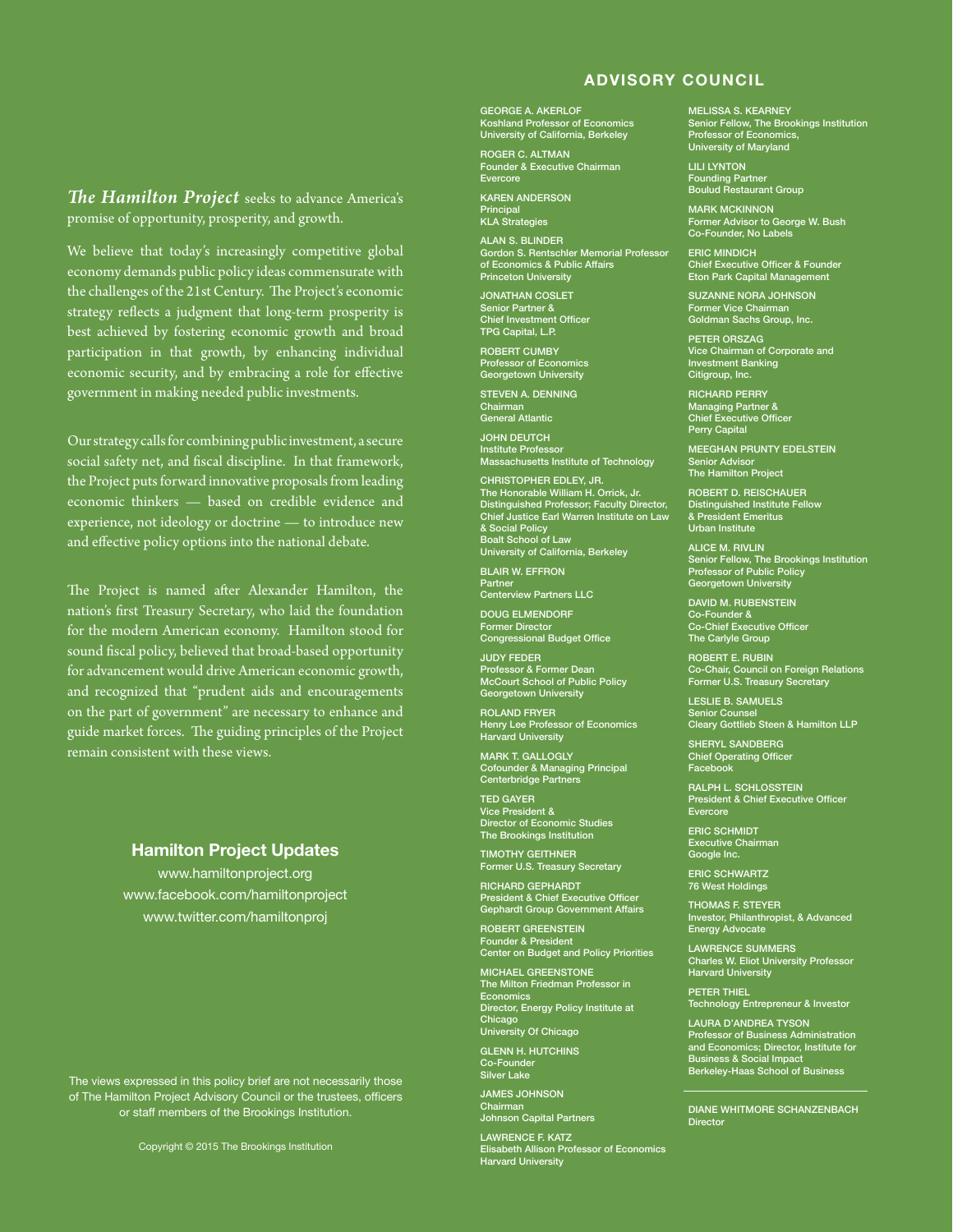# **A Floor-and-Trade Proposal to Improve the Delivery of Charity-Care Services by U.S. Nonprofit Hospitals**

*In the United States,* when patients are unable to pay all or part of their bill, nonprofit hospitals either provide charity care, with no expectation of payment, or they bill patients and categorize the unpaid portion of the bills as bad debt. In 2011 nonprofit hospitals provided \$57 billion in uncompensated care (i.e., both charity care and bad debt). In a new Hamilton Project discussion paper, David Dranove, Craig Garthwaite, and Christopher Ody highlight that the supply of charity care and demand for charity care are not geographically well aligned. Nonprofit hospitals in highincome areas have more financial resources available to provide charity care, but hospitals in the poorest communities face the largest demand for uncompensated care. Because of this geographic mismatch between resources and demand, there are holes in the health-care safety net that expose many low-income individuals to potentially crushing medical debt.

To address this problem, Dranove, Garthwaite, and Ody propose a floor-and-trade system to strengthen the healthcare safety net and to direct charity care toward the neediest patients in low-income areas. In their proposal, states would set a minimum level of charity care (a "floor") that would dictate the minimum share of a nonprofit hospital's operating costs that must be dedicated to charity care. States would then set a family "income threshold": hospitals may count as charity care toward their mandated floor only that care provided to families with incomes below the threshold. To meet these requirements, nonprofit hospitals would have the option to trade charity-care credits to adjust for variations in each area's level of need. That is, hospitals falling short of the floor would be allowed to purchase credits from hospitals providing charity care in excess of the minimum. By allowing hospitals to trade credits, the authors emphasize that this proposal directly addresses the geographic mismatch in charity-care need more efficiently than previous floor-only proposals.

# The Challenge

A variety of U.S. public sector programs provide health insurance to individuals with limited resources. Even with these public programs in 2011 hospitals provided \$57 billion in uncompensated care, which is a combination of charity care, for which the hospital does not seek repayment, and services for which the hospital unsuccessfully attempted to collect payment, known as bad debt. The authors estimate that 59 percent of this amount was bad debt, suggesting that many of the uninsured and underinsured patients who receive hospital care are left owing medical debts. In the event of a medical crisis even those with health insurance may face high deductibles that they are unable to pay.

The authors argue that geographic disparities lead to higher demand for charity care in low-income areas where hospitals have the fewest resources to meet such demand. Nonprofit hospitals in high-income areas provide charity care, but they are not able to treat uncompensated patients outside of their catchment area. As a result, patients receiving charity care at these hospitals tend to have higher incomes than do patients receiving such care in lower-income areas. Moreover, according to the authors, the Patient Protection and Affordable Care Act (ACA) might have exacerbated this mismatch, particularly in states that have not implemented the ACA's Medicaid expansion, because the poorest segment of the population is exempt from the insurance mandate.

#### BOX 1.

#### The Geographic Mismatch

Geographic location may determine whether a patient faces crushing medical debt. The authors find that a patient living in a higher-income area is more likely to receive charity care than is another patient who has the same income but lives in a lower-income area. As an example, their analysis shows that if a hospital in a community with an average income of \$23,850 (100 percent of the federal poverty level, or FPL) sets an eligibility threshold for a family of four at \$23,850, then a similar hospital in a community with an average income of \$95,400 (400 percent of the FPL) would set its threshold at \$32,436. Patients with incomes between \$23,850 and \$32,436 would receive charity care at the second hospital but not at the first; they would thus face far different financial consequences, depending on which hospital treats them.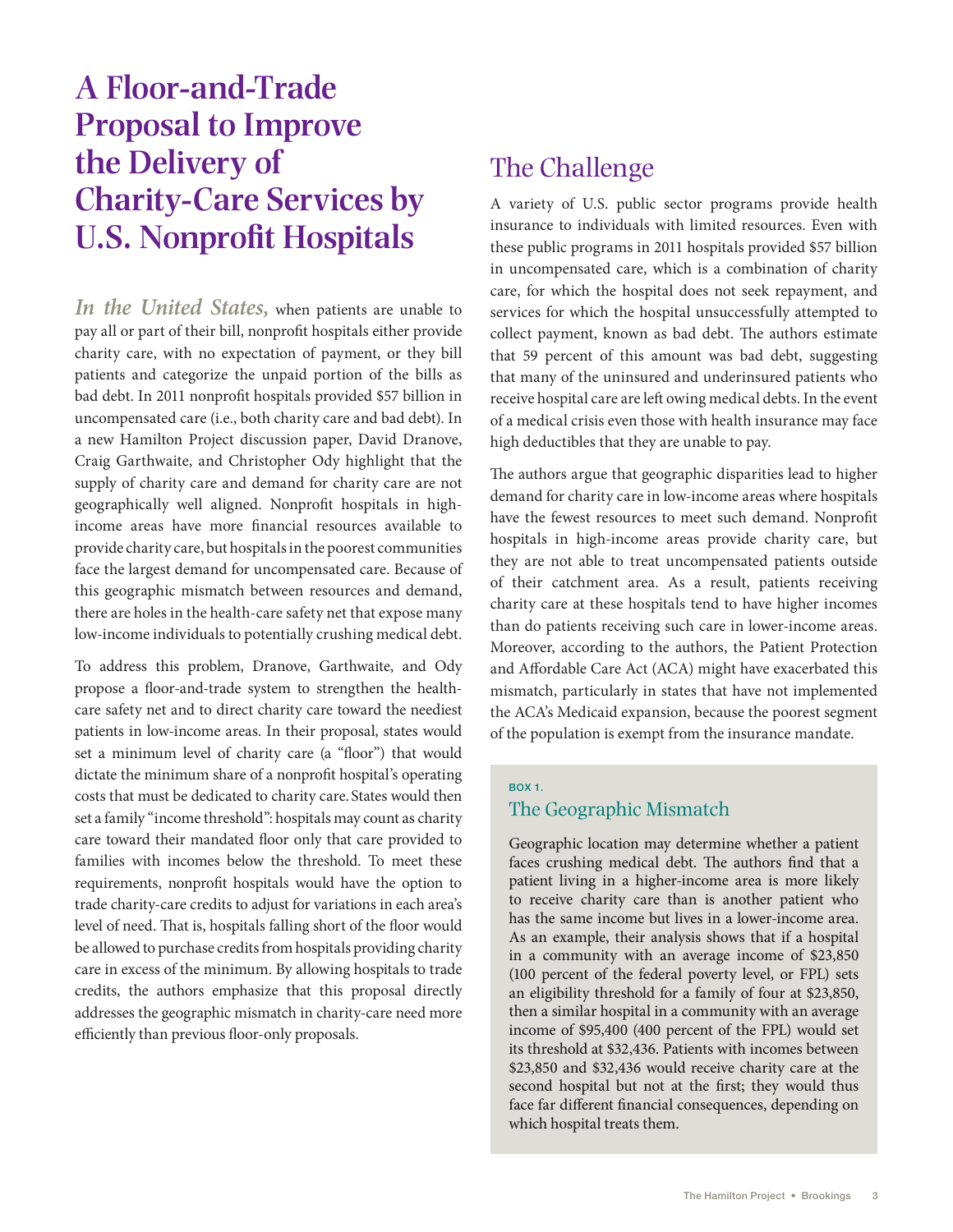Even with income thresholds for eligibility for charity care, not all individuals below the threshold will receive charity care. Bad debt—when hospitals unsuccessfully attempt to collect payment—is most common in the lowest-income hospital markets. Hospitals in low-income areas devote comparatively more of their operating budgets to charity care, and at the same time face the highest uncompensated care expenses.

# A New Approach

The authors' proposal features three components:

- 1. Each state sets its own "floor" for charity care, which allows for state-level differences in preferences and need.
- 2. Each state sets the "income threshold" above which uncompensated care would not be considered charity care for the purposes of meeting the floor.
- 3. Each state establishes a system of tradeable credits, through which nonprofit hospitals in areas with different demand for charity care can trade charity-care credits to meet their state's floor. This would also allow nonprofit hospitals to focus on patients below the income threshold, regardless of how many of these patients are in their service area.

### **State-Level Charity Care Floor and Income Thresholds**

The authors propose, first, that each state set a floor for the percentage of a hospital's operating costs that must be dedicated to charity care per year. The average nonsystem nonprofit hospital (i.e., one that is not part of a hospital system and does not distribute profits) currently dedicates 2.3 percent of operating expenses to charity care annually; this percentage varies substantially across states, however. As estimated by the authors, charity care, on average, ranges from as low as 0.32 percent of operating expenses in Hawaii, where the share of uninsured residents is quite low, to 5.06 percent in Wyoming. The authors call for state lawmakers to set a state-level income threshold above which uncompensated care may not count toward a hospital's obligation to meet the charity-care floor. This income threshold would work with the charity-care floor to ensure that hospitals in relatively high-income areas are providing care to the neediest patients, either by meeting the floor or by purchasing credits if they fell short of the floor.

The authors propose establishing the floor-and-trade system at the state level for three reasons. First, the current health insurance safety net is determined at the state level through Medicaid. In fact, some states already regulate the community benefit activities of nonprofit hospitals. For example, 31 states require hospitals to provide some reporting of the community

benefits that they provide and 25 states have specific community benefit standards. Five of these states specific thresholds for the level of community benefit that nonprofit hospitals must provide, such as share of operating costs that a nonprofit hospital must spend on community benefits.

Second, the authors argue that giving states the power to set both the floor and the income threshold allows them to tailor the specifics of implementation to improve efficiency and respond to differing community needs. They maintain that a floor and an income threshold set nationally would likely be too blunt to be able to target charity care to the neediest households. Third, the authors argue that states are the logical actors to determine how these tax benefits are earned because state and local property tax exemptions provide the bulk of the tax savings for nonprofit hospitals.

#### *Definition of Charity Care*

In order for a state to set a charity-care floor and an income threshold for patients whose uncompensated care may be counted as charity care, the state must first define what type of hospital expenses qualify as charity care. The authors provide several examples of types of uncompensated care that states should consider in defining charity care. For example, states may want to consider including care for Medicaid patients, who have insurance through a public program designed for those with limited means and whose treatments are not always fully reimbursed, as the rate of insured individuals increases through the ACA. While current IRS regulations count underpayments from Medicaid as a community benefit, the authors' baseline proposal excludes this care. The authors also suggest that each state consider including subsidized preventive care if it reduces the need for free hospital care and if the state would like to expand the safety net to this care (although they note that monitoring preventive care would likely be complex and cumbersome).

While the authors suggest that states make their own determinations about which types of payments to include, they do not believe that states should include bad debt either from uninsured patients or from Medicare shortfalls. The authors maintain that once a hospital seeks payment from a patient, medical bills for that patient should be permanently excluded from the pool of available charity-care credits. The authors also argue that shortfalls from Medicare, the health insurance program for the elderly, should not be counted as charity care because they are generally profitable, as evidenced by how actively for-profit hospitals choose to serve Medicare inpatients, the profitability of outpatient services that are sold in conjunction with inpatient services, and the Medicare reimbursement structure that is designed to produce shortfalls only for inefficient provision.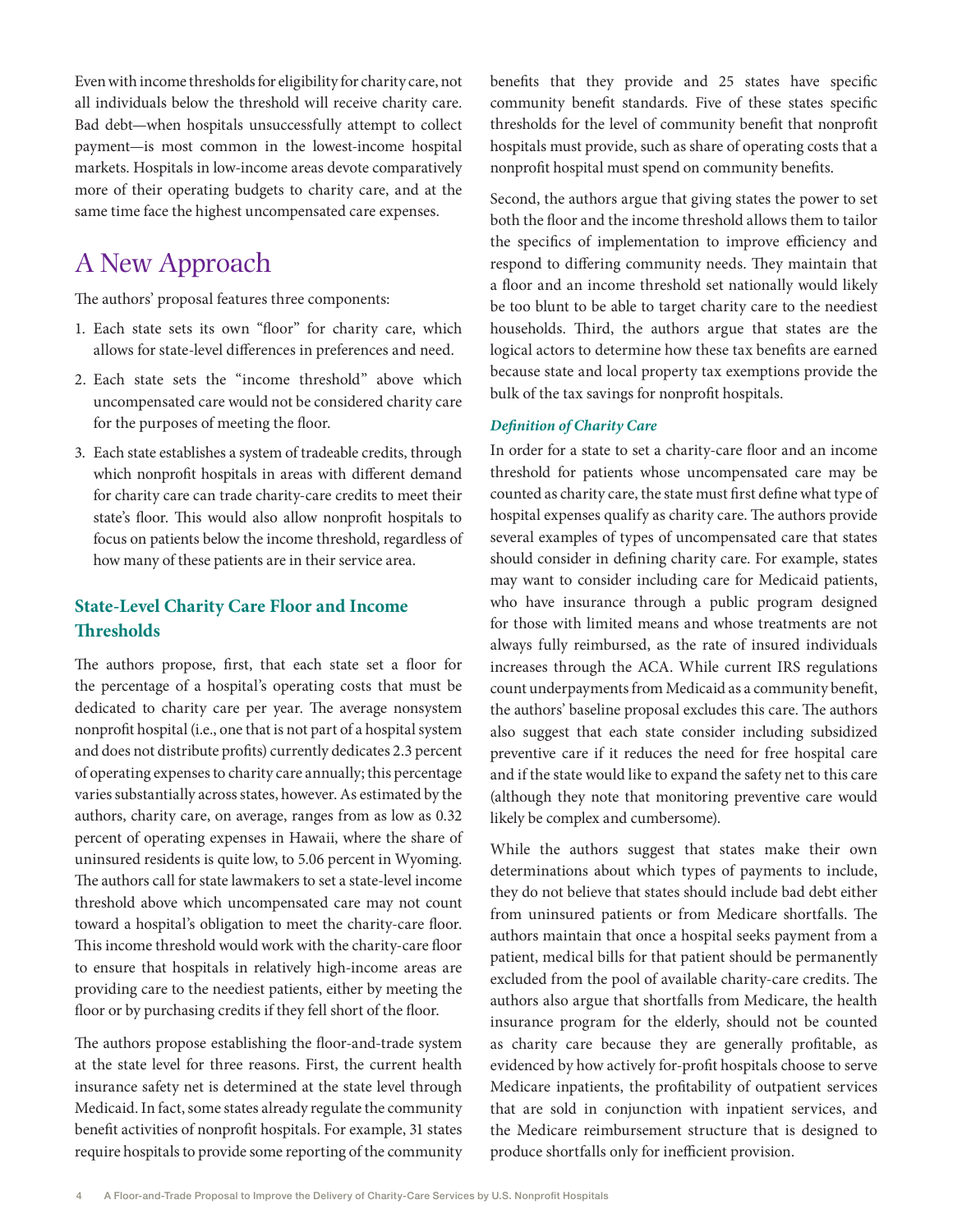#### *Setting the Floor and the Income Threshold*

While states may choose to set a floor that raises the level of charity care, it is important to note that states may alternatively choose to set the floor as neutral with respect to the existing charity-care costs of their hospital sector. Even if the total amount of charity care remains constant, the authors argue that there would be welfare-improving transfers across hospitals that would result in serving the neediest patients under the income threshold.

The authors suggest several considerations for state lawmakers setting their state's charity-care floor and their income threshold. First, they call for lawmakers to consider the benefits that nonprofit hospitals receive in their state through local and state property tax rates. Lawmakers would also consider the state's unmet demand for charity care, which may include the state's other indigent care programs and whether the state implemented the ACA's recent Medicaid expansion. In setting the charity-care floor lawmakers would determine their state's relative preferences for charity care as compared to other community benefit activities such as research and teaching. In setting the income threshold, the authors propose that lawmakers consider the average income among those who are currently insured in the state.

#### **Tradeable Credit System**

Once state lawmakers have set a charity-care floor and an income threshold, the authors propose that states create a system of tradeable credits. By enabling hospitals to trade charity-care credits, the proposal would incentivize hospitals in low-income areas to provide more charity care, and would allow hospitals in relatively high-income areas to be able to provide care for poorer patients, either directly or indirectly by purchasing credits. The authors present several key considerations for structuring the tradeable credit system.

#### *Definition of the Charity Care Credit*

The two primary options for measuring charity care are based on the cost to the facility of providing the care and on the type or amount of care that is provided. The authors suggest that charity-care credits may follow current practice to compute the value of charity care, using information about charges and cost-to-charge ratios (based on the Medicare Cost Reports). The primary advantages of this approach are familiarity and standardization, as this is the current accounting-based measure used by Medicare and is widely available. However, the authors acknowledge potential concerns with this measure, such as the fact that measuring credits based on cost to the facility can reward inefficient hospitals that incur higher costs.

#### Roadmap

- Individual states will enact a floor-and-trade system in which all hospitals are required to provide a minimum amount of charity care to low-income patients, either directly or through purchasing charity-care credits.
	- Each state will define which types of uncompensated care will be counted as
	- Each state will set a charity-care "floor" as a percentage of a hospital's operating costs.
	- Each state will set the "income threshold" as the family income limit above which uncompensated care cannot be counted toward a hospital's charity-care provision.
- Hospitals operating below the charity-care floor will transfer resources to hospitals operating above the floor in exchange for tradeable "charity-care credits."
	- Each state will designate a regulatory body, such as an existing hospital licensing board or state department, to oversee the exchange.

The authors also discuss an alternative fixed-price schedule to establish the value of various units of care. A state could use Medicare's diagnosis-related group (DRG) system to specify the value of charity-care services. The advantages of this approach include hospital familiarity with DRGs, ease of both standardization and customization through local wage adjustments, and incentives for hospitals to treat each diagnosis efficiently. However, one key drawback is that lower-cost hospitals may sacrifice quality when treating diagnoses for which they will receive only fixed credit.

#### *Structure of Credit Trading System*

Once the state has defined a charity-care credit, it must determine how the trade system will operate. There are two primary means by which hospitals can transfer money to satisfy their charity-care obligations under a floor-andtrade system. The first option is to allow hospitals to simply transfer money directly among themselves. Alternatively, the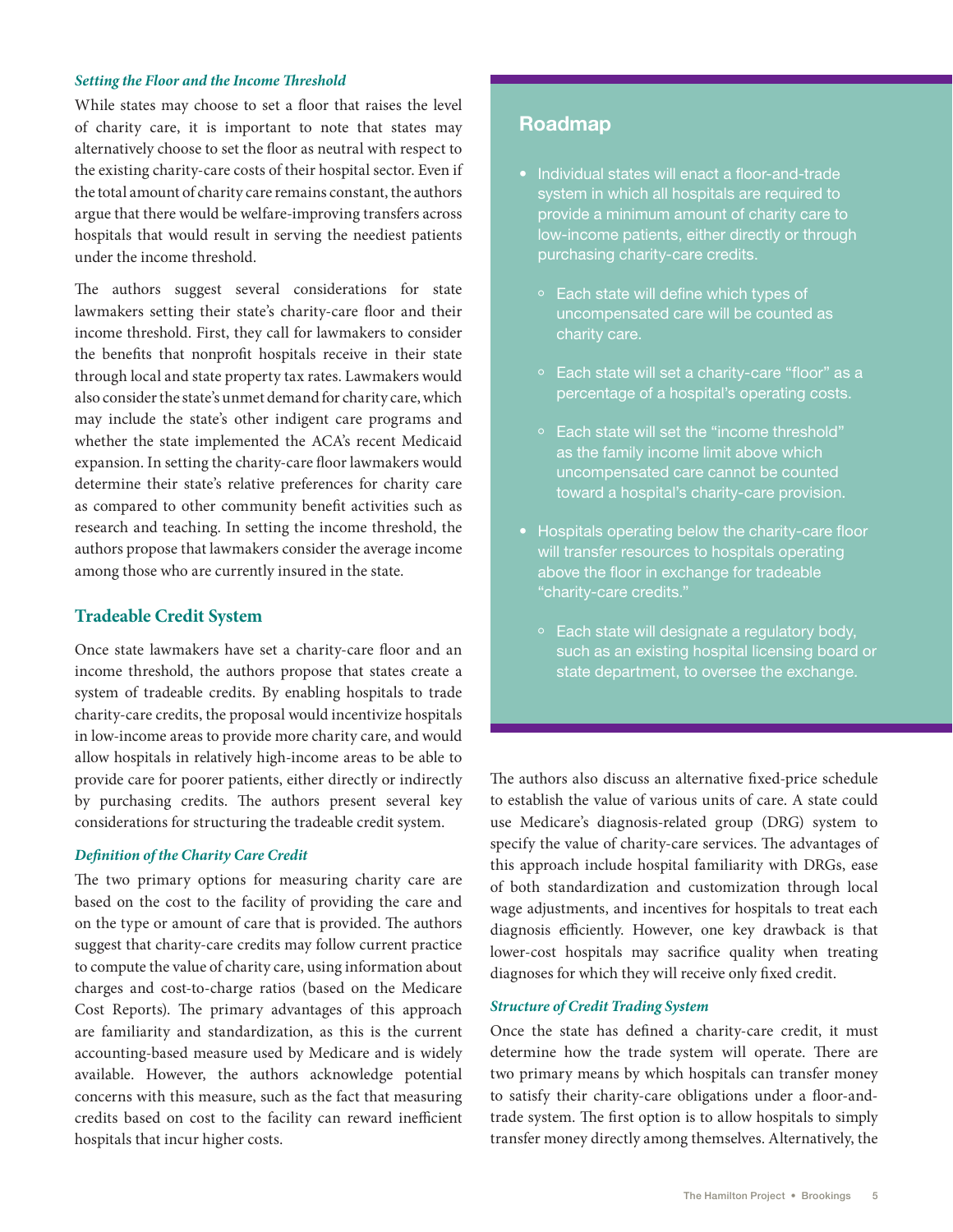### Learn More about This Proposal

This policy brief is based on The Hamilton Project discussion paper, "A Floor-and-Trade Proposal to Improve the Delivery of Charity-Care Services by U.S. Nonprofit Hospitals," which was authored by

DAVID DRANOVE Northwestern University

CRAIG GARTHWAITE Northwestern University CHRISTOPHER ODY Northwestern University

state could establish a regulated pool of charity-care funds. Under this system, hospitals that find themselves above their floor can post credits for their excess charity care to the state exchange and those below their floor could purchase credits from the exchange.

A formal exchange would allow the state to implement moresophisticated market designs and allow the exchange to adapt to different economic shocks. For example, hospitals might be allowed to bank credits if different hospital fiscal years introduce demand for credits without sufficient supply. This would cushion the exchange for situations like a recession, in which aggregate demand for charity care may rise and hospitals would be able to increase provision of care, and store credits for later.

# Conclusion

Millions of Americans face hospital bills they cannot afford, relying on charity care to avoid financial crises. The authors explain that the hospitals that receive the largest tax benefits tend to be located in wealthier communities, whereas the demand for uncompensated care is highest in poorer communities. This leads to a geographic mismatch, in which hospitals in low-income areas are not able to provide enough charity care to help the poorest patients.

In order to address this geographic mismatch and strengthen the health-care safety net, the authors propose a floor-andtrade system for charity-care credits. States would set a floor for the percentage of a nonprofit hospital's operating costs that must be dedicated to charity care. Then, states would set a family income threshold above which uncompensated care cannot count toward a hospital's charity-care floor. Nonprofit hospitals would have the option to trade charity-care credits

### BOX 2. How This Proposal Redirects Charity Care and Increases Social Welfare

Suppose Montgomery Burns Memorial Hospital (Burns Memorial) is located in a high-income suburban area and faces a charity-care floor of \$2.5 million. Burns Memorial provides \$1 million in charity care to patients whose incomes are below the income threshold, and \$0.5 million in charity care to patients whose incomes are above it. Burns Memorial also has \$2 million in bad debt, but it is all for patients whose incomes are above the threshold.

Hospital for the Poor (HFP) is located in a low-income area and faces a charity-care floor of \$1.5 million. HFP provides \$2.5 million in charity care, all of it going to patients whose incomes are below the threshold. HFP also spends \$0.5 million on care to patients who are above its hospital-specific charity-care threshold, but below the state's income threshold.

Before the floor-and-trade system, HFP would bill for the \$0.5 million in care for patients whose incomes are above its charity-care threshold and earn \$0.1 million by selling these debts to a third-party debt collector. However, after implementation of this proposal, Burns Memorial would need to purchase \$1.5 million in charity-care credits below the income threshold; HFP could thus sell the \$1 million in excess charity care it is providing, along with the \$0.5 million in care it previously billed. In this scenario, HFP has an incentive to agree not to bill low-income patients because it would have received only \$0.1 million for the bad debt. As a result of the new system, HFP would be better off financially and the balance of charity care would shift to lower-income patients, leaving them less likely to face high levels of medical debt.

to adjust for variations in each area's level of need; as a result, hospitals in low-income areas could afford their charity care and those in higher income areas could help the poorest patients.

The authors propose the floor-and-trade system to shift provision of charity care toward the lowest-income segment of the population. States will also have the option to increase overall provision of charity care, based on their population's needs. Unlike previous attempts at setting a universal charitycare floor, the authors advocate for state customization and a trade system that allows each hospital to serve the poorest patients in its state.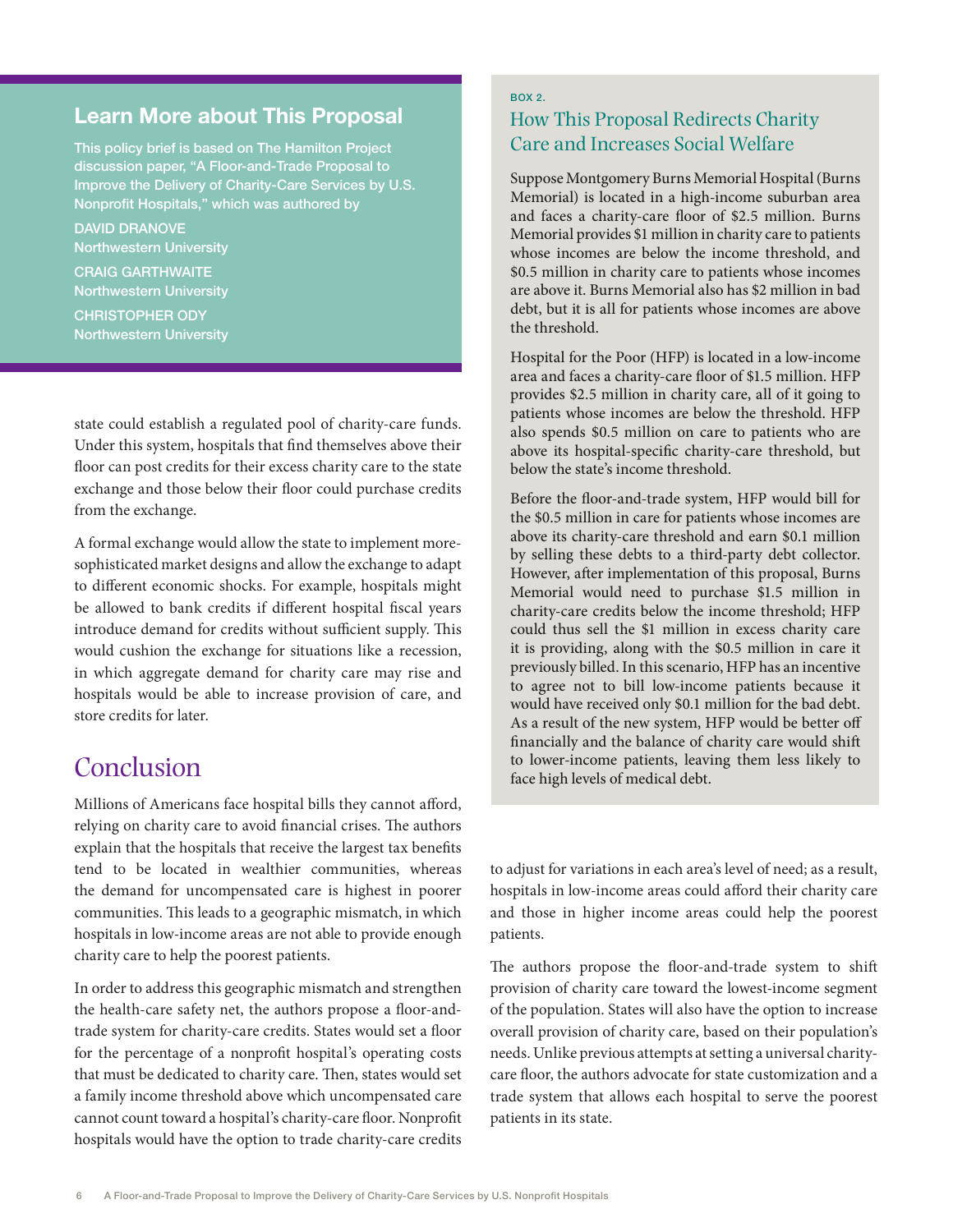# Questions and Concerns

## 1. Can for-profit and public hospitals also sell charity care on the exchanges?

Nonprofit hospitals comprise approximately 60 percent of U.S. hospitals, and for-profit and public hospitals each account for another approximately 20 percent each. While they do not face community benefit requirements, forprofit hospitals are still bound by the Emergency Medical Treatment and Active Labor Act (EMTALA) to treat emergency patients and provide uncompensated care. Allowing for-profit hospitals to sell credits in the exchange would provide an incentive for them to not seek payment from their lowest-income patients. It is possible that forprofit hospitals are more likely to profitably exploit any limitations in the charity-care exchange market design, however. If states choose to allow for-profit hospitals to participate in the trade system, they would face higher need for regulatory oversight.

However, these drawbacks are not present in allowing public hospitals to sell credits on the charity-care exchange because evidence suggests that government hospitals are less likely to exploit loopholes in reimbursement schemes. Public hospitals provide large amounts of charity care to indigent patients; the authors propose that states allow these hospitals to sell care on the exchanges.

# 2. Should patients who choose not to purchase insurance on the ACA exchange qualify for charity care?

The implementation of the ACA has caused a large decline in the number of uninsured Americans, but a large fraction of the population remains uninsured. Some people are explicitly left out of the market, including, for example, undocumented immigrants and individuals with incomes below 100 percent of the Federal Poverty Level who reside in states that did not implement the Medicaid expansion. Another portion of the remaining uninsured population qualifies for Medicaid, but has not taken up coverage. Given that Medicaid patients can sign up anytime, these individuals are effectively insured from the point of view of the hospital. If they require expensive medical treatments, the authors point out, they can sign up for Medicaid.

However, some of these uninsured are individuals who have chosen not to purchase insurance on the exchanges and instead pay the annual fine and remain uninsured. If these people require medical services they will be unable to sign up for insurance until the next ACA open enrollment period. The authors point out that allowing care for these individuals to be counted as charity care may incentivize individuals to not purchase insurance on exchanges. Hospitals are cognizant of this potential moral hazard, and anecdotal evidence suggests that since the passage of the ACA they have pared back charity care to individuals who are likely eligible for subsidized health insurance. Despite this issue, care for these individuals is still costly for hospitals that are required to provide them with medical services regardless of their ability to pay. In considering whether to classify patients who paid the fine to remain uninsured as charity care, states must balance the desire for these individuals to receive treatment with the potential inefficiencies from the disincentive to purchase health insurance.